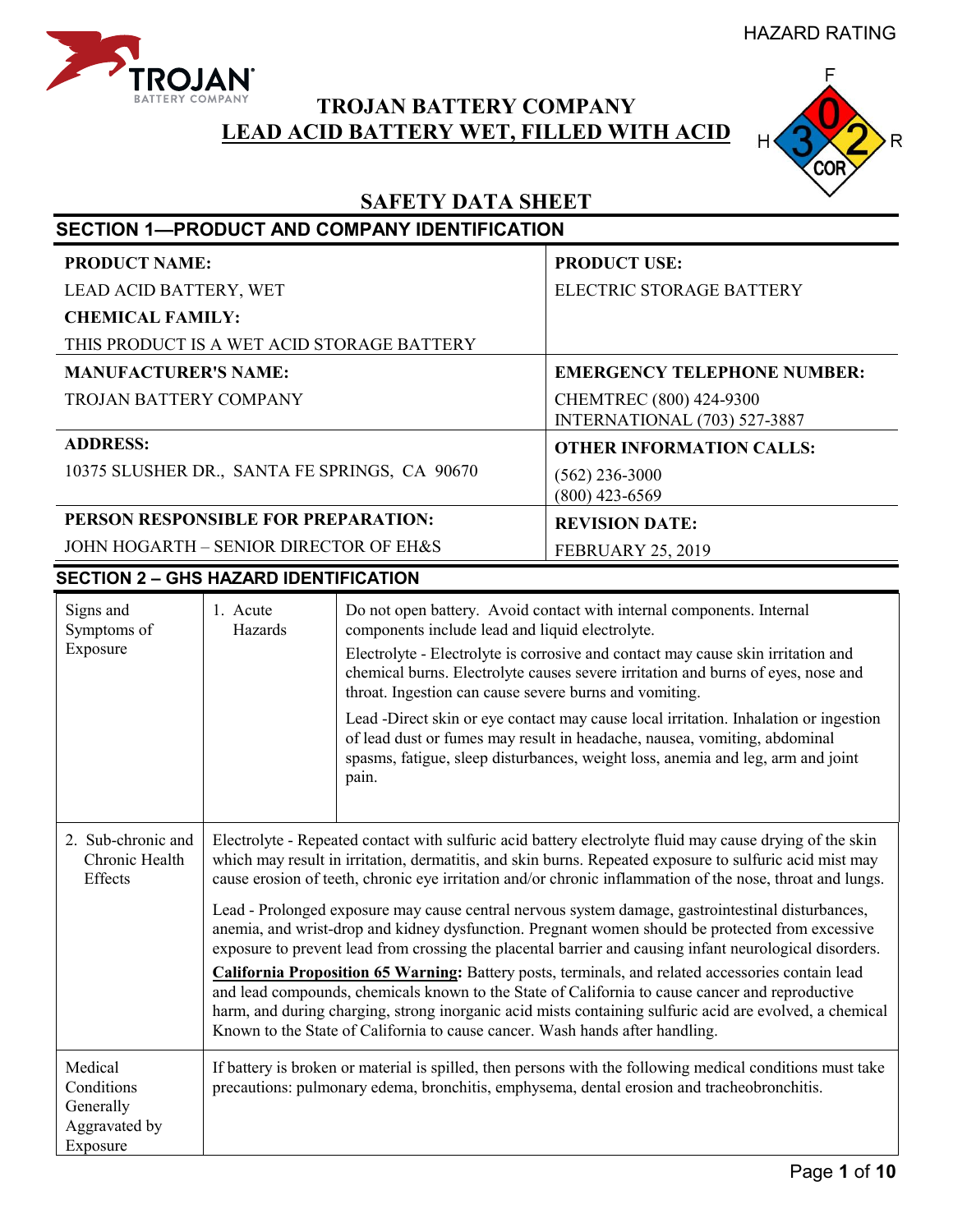| Routes of<br>Entry                                                   | <b>Inhalation - YES</b><br>Ingestion - YES | Eye Contact - YES<br><b>Skin Contact - YES</b> |                                        |                         |                         |                      |
|----------------------------------------------------------------------|--------------------------------------------|------------------------------------------------|----------------------------------------|-------------------------|-------------------------|----------------------|
| Chemical(s)<br>Listed as<br>Carcinogen or<br>potential<br>Carcinogen | Proposition 65 -<br><b>YES</b>             | <b>National Toxicology</b><br>Program - YES    | I.A.R.C.<br>Monographs -<br><b>YES</b> | OSHA-<br>N <sub>O</sub> | EPA CAG -<br><b>YES</b> | NIOSH-<br><b>YES</b> |

| <b>Health</b>                                                                                                                                                                                                                                                                                      |                                                                                                                                       | <b>Environmental</b>                 | <b>Physical</b>                  |
|----------------------------------------------------------------------------------------------------------------------------------------------------------------------------------------------------------------------------------------------------------------------------------------------------|---------------------------------------------------------------------------------------------------------------------------------------|--------------------------------------|----------------------------------|
| <b>Acute Toxicity</b><br>(Oral/Dermal/Inhalation)<br><b>Skin Corrosion/Irritation</b><br><b>Eye Damage</b><br>Reproductive<br> Carcinogenicity (lead compounds)   Category 1B<br>Carcinogenicity (arsenic)<br>Carcinogenicity (acid mist)<br>Specific Target Organ<br>Toxicity (repeated exposure) | Category 4<br><b>Category 1A</b><br><b>Category 1</b><br><b>Category 1A</b><br><b>Category 1A</b><br><b>Category 1A</b><br>Category 2 | Aquatic Chronic 1<br>Aquatic Acute 1 | Explosive Chemical, Division 1.3 |

# **Signal Word: DANGER**

## **GHS LABEL**

| <b>Health</b>                                | <b>Environmental</b>                                                        | <b>Physical</b> |  |
|----------------------------------------------|-----------------------------------------------------------------------------|-----------------|--|
|                                              |                                                                             |                 |  |
| <b>Hazard Statements</b>                     | <b>Precautionary Statements</b>                                             |                 |  |
| DANGER!                                      | Wash thoroughly after handling.                                             |                 |  |
| Causes severe skin burns and eye damage.     | Do not eat, drink or smoke when using this product.                         |                 |  |
| Causes serious eye damage.                   | Wear protective gloves/protective clothing, eye protection/face protection. |                 |  |
| May damage fertility or the unborn child if  | Avoid breathing dust/fume/gas/mist/vapors/spray.                            |                 |  |
| ingested or inhaled.                         | Use only outdoors or in a well-ventilated area.                             |                 |  |
| May cause cancer if ingested or inhaled.     | Causes skin irritation, serious eye damage.                                 |                 |  |
| Causes damage to central nervous system,     | Contact with internal components may cause irritation or severe burns.      |                 |  |
| blood and kidneys through prolonged or       | Avoid contact with internal acid.                                           |                 |  |
| repeated exposure.                           | Irritating to eyes, respiratory system, and skin.                           |                 |  |
| May form explosive air/gas mixture during    |                                                                             |                 |  |
| charging.                                    |                                                                             |                 |  |
| Extremely flammable gas (hydrogen).          |                                                                             |                 |  |
| Explosive, fire, blast or projection hazard. |                                                                             |                 |  |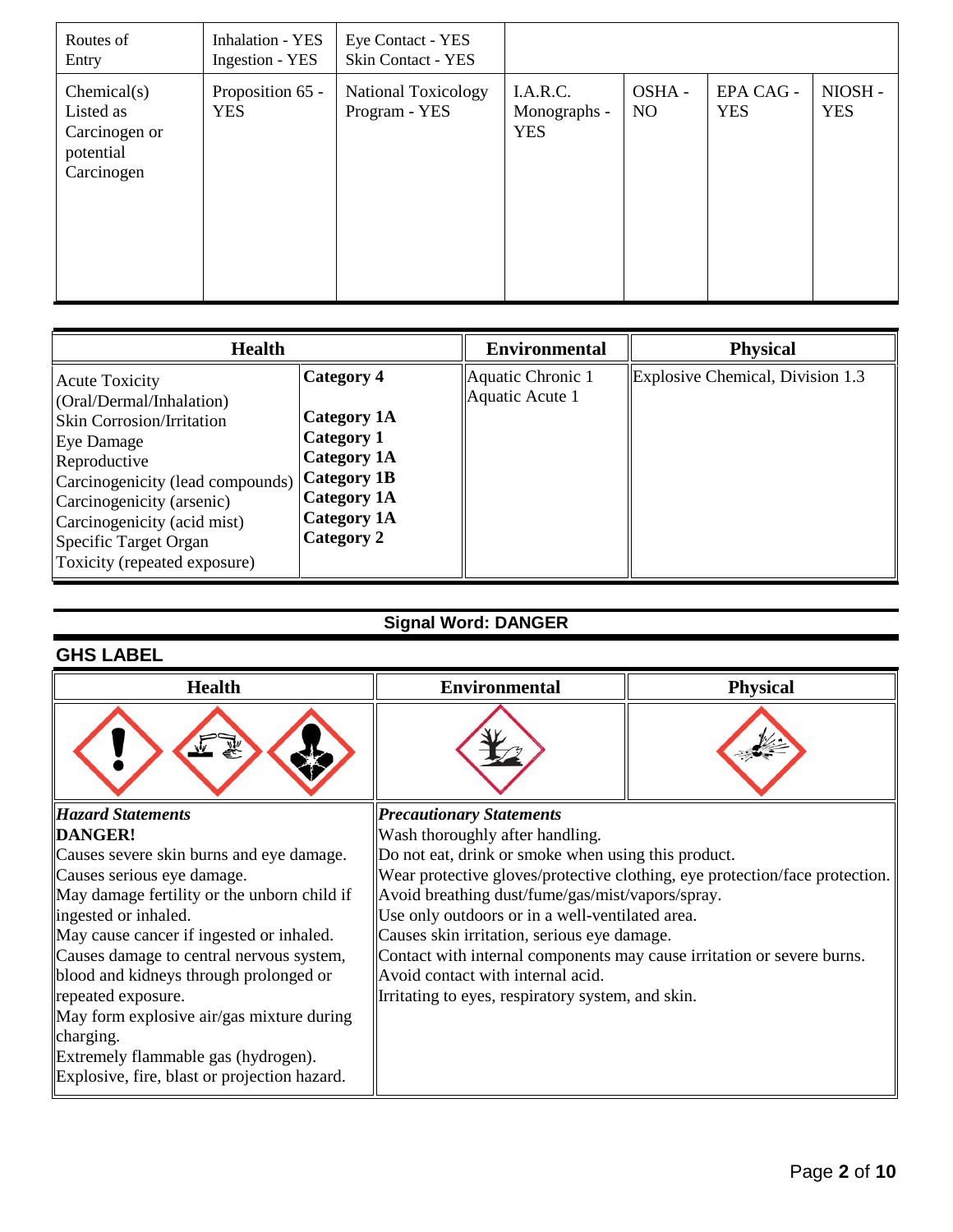| <b>SECTION 3 - COMPOSITION/INFORMATION ON INGREDIENTS</b> |                                                                    |                                    |             |  |
|-----------------------------------------------------------|--------------------------------------------------------------------|------------------------------------|-------------|--|
| C.A.S.                                                    | PRINCIPAL HAZARDOUS<br>COMPONENT(S)<br>(Chemical & common name(s)) | <b>Hazard Category</b>             | $%$ by Wt:  |  |
| 7439-92-1                                                 | Lead/Lead Oxide/Lead Sulfate                                       | Acute-Chronic                      | $60 - 97\%$ |  |
| 7440-36-0                                                 | Antimony                                                           | Chronic                            | $0.5 - 2%$  |  |
| 7440-38-2                                                 | Arsenic                                                            | Acute-Chronic                      | $< 0.2\%$   |  |
| 7664-93-9                                                 | Sulfuric Acid<br>(Battery Electrolyte)                             | Reactive-Oxidizer<br>Acute-Chronic | $10 - 38%$  |  |
| 7440-70-2                                                 | Calcium                                                            | Reactive                           | $< 0.15\%$  |  |
| 7440-31-5                                                 | Tin                                                                | Chronic                            | $< 1.0\%$   |  |

## **SECTION 4 -- FIRST AID MEASURES**

#### **INHALATION:**

Sulfuric Acid: Remove to fresh air immediately. If not breathing, give artificial respiration. If breathing is difficult, give oxygen. Consult a physician.

Lead: Remove from exposure, gargle, wash nose and lips; consult physician.

#### **INGESTION:**

Sulfuric Acid: Give large quantities of water; Do NOT induce vomiting or aspiration into the lungs may occur and can cause permanent injury or death; consult physician.

Lead: Consult physician immediately.

#### **SKIN:**

Sulfuric Acid: Flush with large amounts of water for at least 15 minutes; remove contaminated clothing completely, including shoes. If symptoms persist, seek medical attention. Wash contaminated clothing before reuse. Discard contaminated shoes.

Lead: Wash immediately with soap and water.

#### **EYES:**

Sulfuric Acid and Lead: Flush immediately with large amounts of water for at least 15 minutes while lifting lids; Seek immediate medical attention if eyes have been exposed directly to acid.

## **SECTION 5 - FIREFIGHTING MEASURES**

#### **Flash Point:** Not Applicable

Flammable Limits: LEL =  $4.1\%$  (Hydrogen Gas in air); UEL =  $74.2\%$ 

Extinguishing media: CO2; foam; dry chemical. Do not use carbon dioxide directly on cells. Avoid breathing vapors. Use appropriate media for surrounding fire.

**Fire Fighting Procedures:** Use positive pressure, self-contained breathing apparatus. Beware of acid splatter during water application and wear acid-resistant clothing, gloves, face and eye protection. If batteries are on charge, shut off power to the charging equipment, but note that strings of series connected batteries may still pose risk of electric shock even when charging equipment is shut down.

**Hazardous Combustion Products:** Highly flammable hydrogen gas is generated during charging and operation of batteries. If ignited by burning cigarette, naked flame or spark, may cause battery explosion with dispersion of casing fragments and corrosive liquid electrolyte. Carefully follow manufacturer's instructions for installation and service. Keep away all sources of gas ignition and do not allow metallic articles to simultaneously contact the negative and positive terminals of a battery. Follow manufacturer's instructions for installation and service.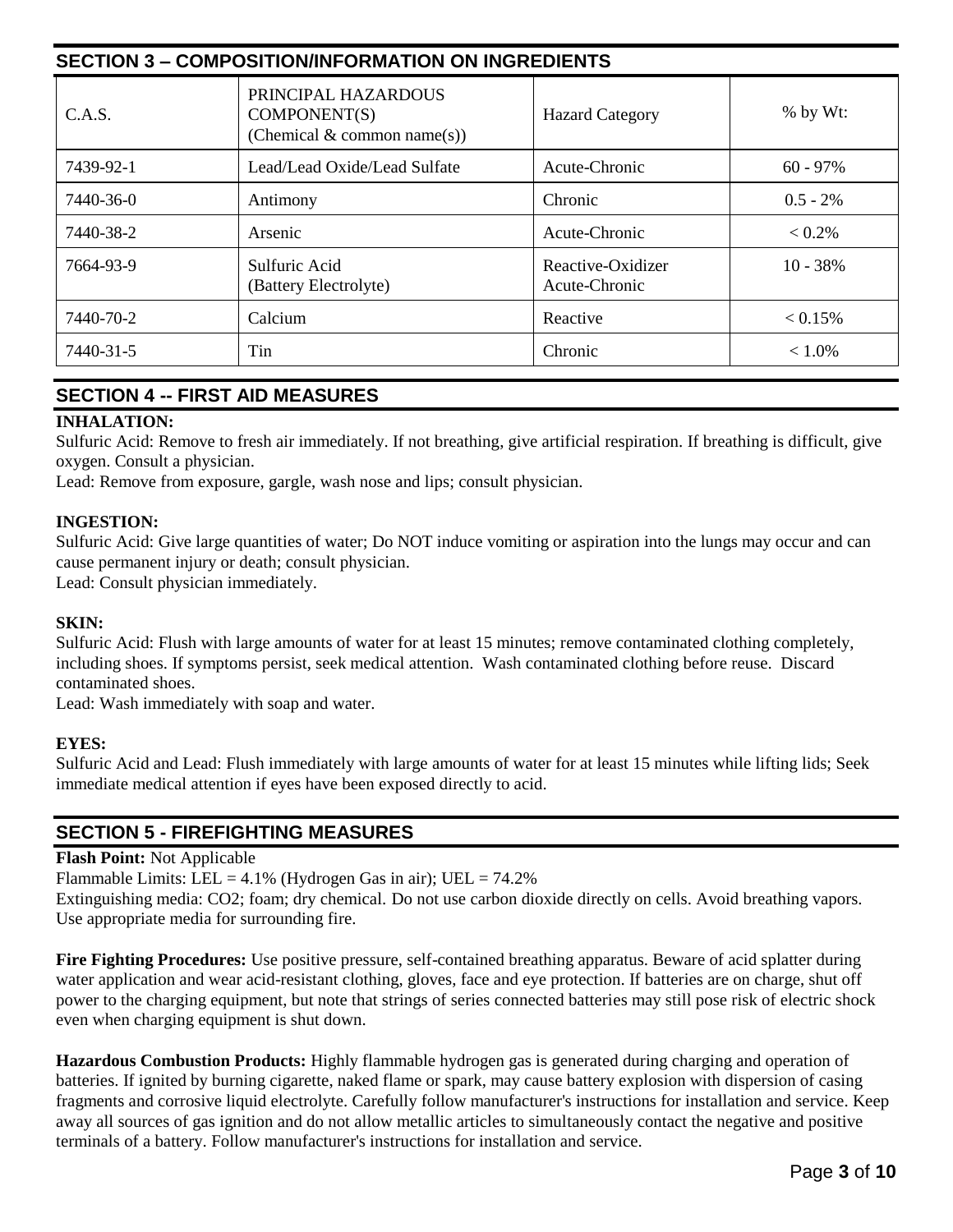## **SECTION 6 -- ACCIDENTAL RELEASE MEASURES**

**Procedures for Cleanup:** Stop release, if possible. Avoid contact with any spilled material. Contain spill, isolate hazard area, and deny entry. Limit site access to emergency responders. Neutralize with sodium bicarbonate, soda ash, lime or other neutralizing agent. Place battery in suitable container for disposal. Dispose of contaminated material in accordance with applicable local, state and federal regulations. Sodium bicarbonate, soda ash, sand, lime or other neutralizing agent should be kept on-site for spill remediation.

**Personal Precautions:** Acid resistant aprons, boots and protective clothing. ANSI approved safety glasses with side shields/face shield recommended. Ventilate enclosed areas.

**Environmental Precautions:** Lead and its compounds and sulfuric acid can pose a severe threat to the environment. Contamination of water, soil, and air should be prevented.

## **SECTION 7 -- HANDLING AND STORAGE**

**Handling:** Unless involved in recycling operations, do not breach the casing or empty the contents of the battery. Handle carefully and avoid tipping, which may allow electrolyte leakage. There may be increasing risk of electric shock from strings of connected batteries. Keep containers tightly closed when not in use. If battery case is broken, avoid contact with internal components. Keep vent caps on and cover terminals to prevent short circuits. Place cardboard between layers of stacked automotive batteries to avoid damage and short circuits. Keep away from combustible materials, organic chemicals, reducing substances, metals, strong oxidizers and water. Use banding or stretch wrap to secure items for shipping.

**Storage:** Store batteries under roof in cool, dry, well-ventilated areas separated from incompatible materials and from activities that may create flames, spark, or heat. Store on smooth, impervious surfaces provided with measures for liquid containment in the event of electrolyte spills. Keep away from metallic objects that could bridge the terminals on a battery and create a dangerous short-circuit.

**Charging:** There is a possible risk of electric shock from charging equipment and from strings of series connected batteries, whether or not being charged. Shut-off power to chargers whenever not in use and before detachment of any circuit connections. Batteries being charged will generate and release flammable hydrogen gas. Charging space should be ventilated. Keep battery vent caps in position. Prohibit smoking and avoid creation of flames and sparks nearby. Wear face and eye protection when near batteries being charged.

| <b>Ingredients:</b>  | <b>OSHA PEL</b> | <b>ACGIH</b> | <b>US NIOSH</b> | <b>Quebec PEV</b> | <b>Ontario OEL</b> | <b>EU OEL</b> |
|----------------------|-----------------|--------------|-----------------|-------------------|--------------------|---------------|
| Lead, inorganic      | 0.05            | 0.05         | 0.05            | 0.05              | 0.05               | 0.15(b)       |
| <b>Antimony</b>      | $0.5\,$         | 0.5          | 0.5             | 0.5               | 0.5                | 0.5~(b,d)     |
| Tin                  |                 |              |                 |                   |                    |               |
| <b>Copper</b>        |                 |              |                 |                   | (a)                | 0.1(e)        |
| <b>Arsenic</b>       | 0.01            | 0.01         | 0.01            |                   |                    |               |
| <b>Sulfuric Acid</b> |                 | 0.2          |                 |                   | 0.2                | 0.05(c)       |
| Polypropylene        | N.E.            | N.E.         | N.E.            | N.E.              | N.E.               | N.E.          |

## **SECTION 8 -- EXPOSURE CONTROLS AND PERSONAL PROTECTION**

#### **NOTES:**

**\*Ingredients listed are representative of a typical industrial battery. Consult individual manufacturer's SDS for information relating to a specific battery.**

**(a)** As dusts/mists **(b)** As inhalable aerosol **(c)** Thoracic fraction **(d)** Potential occupational carcinogen

**(e)** Based on OEL's of Austria, Belgium, Denmark, France, Netherlands, Switzerland, & U.K.

**(f)** Based on OEL of Belgium **(g)** Based on OEL of Netherlands

**N.E. = Not Established**

PEL's for individual states may differ from OSHA PEL's. Check with local authorities for the applicable state PEL's.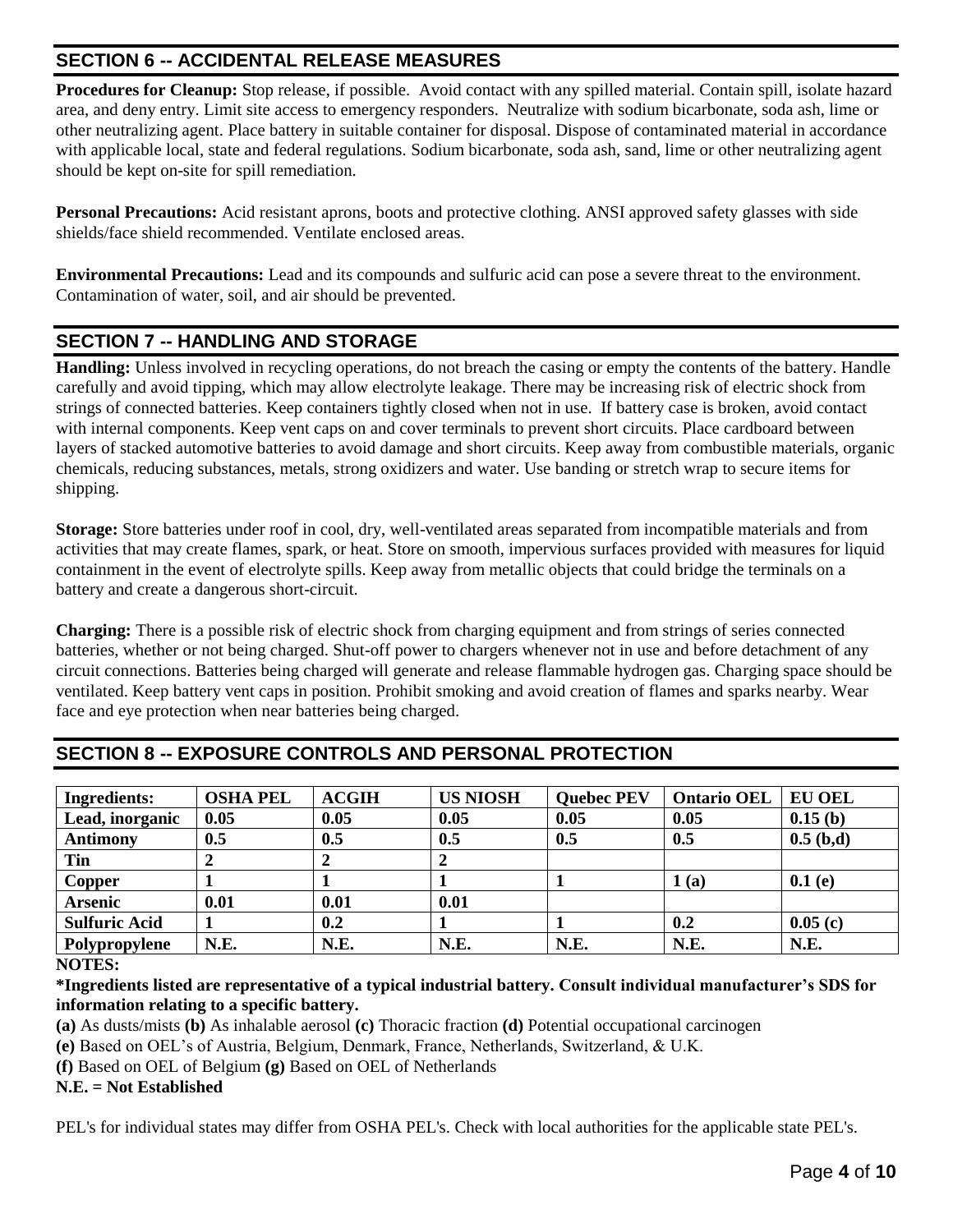OSHA - Occupational Safety and Health Administration; ACGIH - American Conference of Governmental Industrial Hygienists; USNIOSH - National Institute for Occupational Safety and Health.

All Trojan Battery models do not contain cadmium. Trojan Battery Models: T-105, T-125, T-145, T-875, T-1260, T-1275 do not contain Mercury.

#### **Engineering Controls (Ventilation):**

Store and handle in well-ventilated area. If mechanical ventilation is used, components must be acid-resistant. Handle batteries cautiously, do not tip to avoid spills. Make certain vent caps are on securely. If battery case is damaged, avoid bodily contact with internal components. Wear protective clothing, eye and face protection, when filling, charging or handling batteries. Do not allow metallic materials to simultaneously contact both the positive and negative terminals of the batteries. Charge batteries in areas with adequate ventilation. General dilution ventilation is acceptable.

#### **Respiratory Protection (NIOSH/MSHA approved):**

None required under normal conditions. When concentrations of sulfuric acid mist are known to exceed PEL, use NIOSH or MSHA-approved respiratory protection.

#### **Skin Protection:**

If battery case is damaged, use rubber or plastic acid-resistant gloves with elbow-length gauntlet, acid-resistant apron, clothing and boots.

#### **Eye Protection:**

If battery case is damaged, use chemical goggles or face shield.

#### **Other Protection:**

In areas where water and sulfuric acid solutions are handled in concentrations greater than 1%, emergency eyewash stations and showers should be provided, with unlimited water supply. Chemically impervious apron and face shield recommended when adding water or electrolyte to batteries. Wash Hands after handling.

### **SECTION 9 -- PHYSICAL AND CHEMICAL PROPERTIES**

| <b>Properties Listed Below are for Electrolyte:</b>                                               |                        |                                                     |                               |  |  |
|---------------------------------------------------------------------------------------------------|------------------------|-----------------------------------------------------|-------------------------------|--|--|
| <b>Boiling Point:</b>                                                                             | 210 - 245 $^{\circ}$ F | Specific Gravity (H2O = 1):   <b>1.215 to 1.350</b> |                               |  |  |
| <b>Melting Point:</b>                                                                             | N/A                    | Vapor Pressure (mm Hg):                             | <b>10</b>                     |  |  |
| Solubility in Water:                                                                              | 100%                   | Vapor Density ( $AIR = 1$ ):                        | <b>Greater than 1</b>         |  |  |
| <b>Evaporation Rate:</b>                                                                          | Less than 1            | % Volatile by Weight:                               | N/A                           |  |  |
| (Butyl Acetate = 1)                                                                               |                        |                                                     |                               |  |  |
| pH:                                                                                               | $\sim$ 1 to 2          | Flash Point:                                        | <b>Below room temperature</b> |  |  |
|                                                                                                   |                        |                                                     | (as hydrogen gas)             |  |  |
| LEL (Lower Explosive Limit)                                                                       | $ 4.1\%$               | UEL (Upper Explosive Limit)   74.2% (Hydrogen)      |                               |  |  |
|                                                                                                   | (Hydrogen)             |                                                     |                               |  |  |
| Appearance and Odor: Manufactured article; no apparent odor. Electrolyte is a clear liquid with a |                        |                                                     |                               |  |  |
| sharp, penetrating, pungent odor.                                                                 |                        |                                                     |                               |  |  |

## **SECTION 10 -- STABILITY AND REACTIVITY**

**Stability:** Stable <u>X</u> Unstable \_\_

This product is stable under normal conditions at ambient temperature.

**Conditions to Avoid:** Prolonged overcharge at high current; sources of ignition.

#### **Incompatibilities:** (materials to avoid)

Electrolyte: Contact with combustibles and organic materials may cause fire and explosion. Also reacts violently with strong reducing agents, metals, sulfur trioxide gas, strong oxidizers, and water. Contact with metals may produce toxic sulfur dioxide fumes and may release flammable hydrogen gas.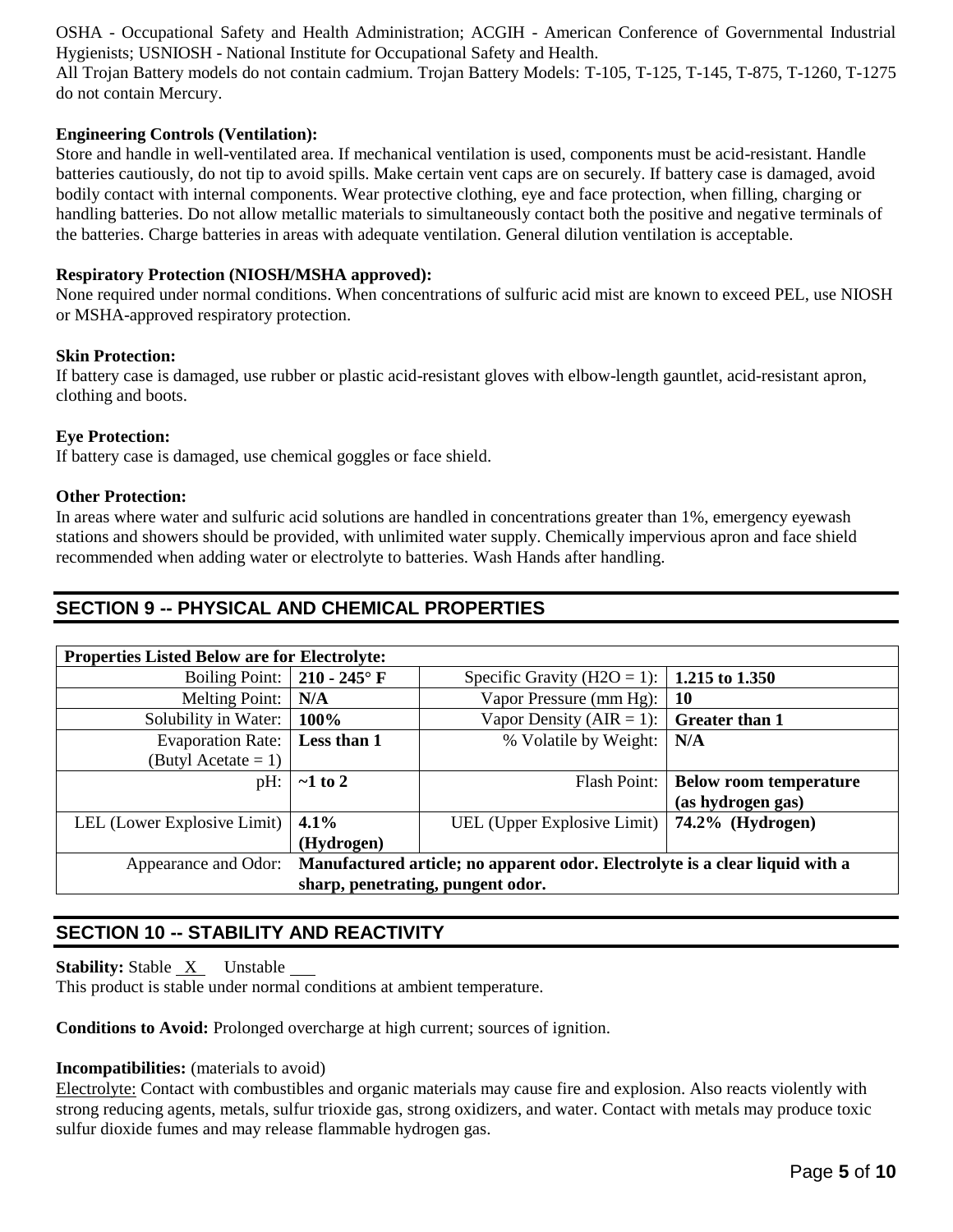Lead Compounds: Avoid contact with strong acids, bases, halides, halogenates, potassium nitrate, permanganate, peroxides, nascent hydrogen, and reducing agents.

Arsenic Compounds: Strong oxidizers; bromine azide. NOTE: Hydrogen gas can react with inorganic arsenic to form the highly toxic gas – arsine

#### **Hazardous Decomposition Products:**

Electrolyte: Sulfur trioxide, carbon monoxide, sulfuric acid mist, sulfur dioxide, hydrogen sulfide.

Lead Compounds: Temperatures above the melting point are likely to produce toxic metal fume, vapor, or dust; contact with strong acid or base or presence of nascent hydrogen may generate highly toxic arsine gas.

#### **Hazardous Polymerization:**

Will not occur

## **SECTION 11 -- TOXICOLOGICAL INFORMATION**

#### **Routes of Entry:**

Sulfuric Acid: Harmful by all routes of entry.

Lead Compounds: Hazardous exposure can occur only when product is heated, oxidized or otherwise processed or damaged to create dust, vapor or fume. The presence of nascent hydrogen may generate highly toxic arsine gas.

#### **Inhalation:**

Sulfuric Acid: Breathing of sulfuric acid vapors or mists may cause severe respiratory irritation. Lead Compounds: Inhalation of lead dust or fumes may cause irritation of upper respiratory tract and lungs.

#### **Ingestion:**

Sulfuric Acid: May cause severe irritation of mouth, throat, esophagus and stomach. Lead Compounds: Acute ingestion may cause abdominal pain, nausea, vomiting, diarrhea and severe cramping. This may lead rapidly to systemic toxicity and must be treated by a physician.

#### **Skin Contact:**

Sulfuric Acid: Severe irritation, burns and ulceration. Lead Compounds: Not absorbed through the skin. Arsenic compounds: Contact may cause dermatitis and skin hyperpigmentation

#### **Eye Contact:**

Sulfuric Acid: Severe irritation, burns, cornea damage, and blindness. Lead Compounds: May cause eye irritation.

#### **Effects of Overexposure - Acute:**

Sulfuric Acid: Severe skin irritation, damage to cornea, upper respiratory irritation. Lead Compounds: Symptoms of toxicity include headache, fatigue, abdominal pain, loss of appetite, muscular aches and weakness, sleep disturbances and irritability.

#### **Effects of Overexposure - Chronic:**

Sulfuric Acid: Possible erosion of tooth enamel, inflammation of nose, throat & bronchial tubes. Lead Compounds: Anemia; neuropathy, particularly of the motor nerves, with wrist drop; kidney damage; reproductive

changes in males and females. Repeated exposure to lead and lead compounds in the workplace may result in nervous system toxicity. Some toxicologists report abnormal conduction velocities in persons with blood lead levels of 50 μg/100 ml or higher. Heavy lead exposure may result in central nervous system damage, encephalopathy and damage to the blood-forming (hematopoietic) tissues.

#### **Carcinogenicity:**

Sulfuric Acid: The International Agency for Research on Cancer (IARC) has classified "strong inorganic acid mist containing sulfuric acid" as a Group I carcinogen, a substance that is carcinogenic to humans. Per the guidance found in OSHA 29 CFR 1910.1200 Appendix F, this is approximately equivalent to GHS Category 1A. This classification does not apply to liquid forms of sulfuric acid or sulfuric acid solutions contained within a battery. Inorganic acid mist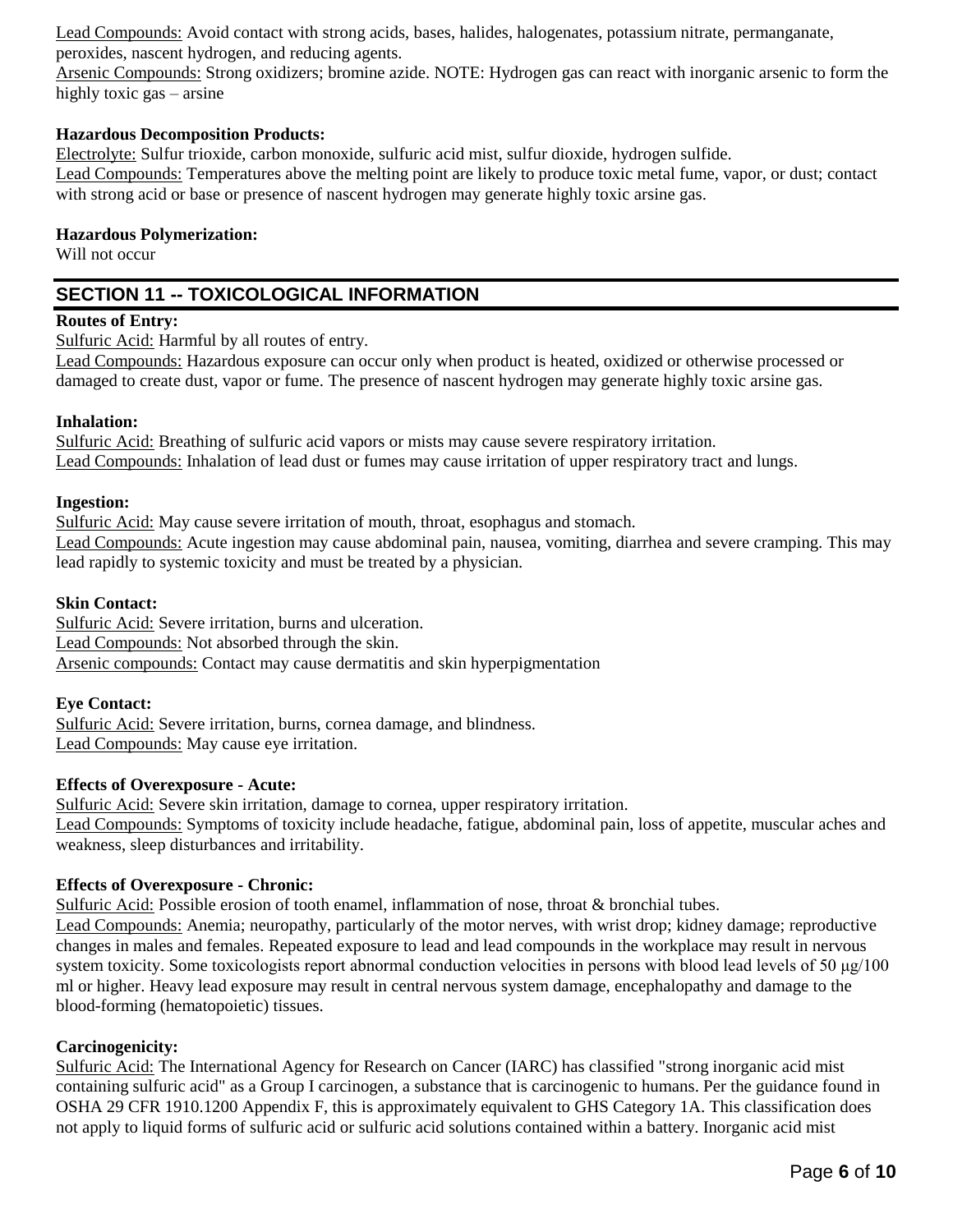(sulfuric acid mist) is not generated under normal use of this product. Misuse of the product, such as overcharging, may result in the generation of sulfuric acid mist.

Lead Compounds: Lead is listed by IARC as a Group 2A - likely in animals at extreme doses. Per the guidance found in OSHA 29 CFR 1910.1200 Appendix F, this is approximately equivalent to GHS Category 1B. Proof of carcinogenicity in humans is lacking at present.

Arsenic: Arsenic is listed by IARC as a Group 1 - carcinogenic to humans. Per the guidance found in OSHA 29 CFR 1910.1200 Appendix F, this is approximately equivalent to GHS Category 1A.

#### **Medical Conditions Generally Aggravated by Exposure:**

Overexposure to sulfuric acid mist may cause lung damage and aggravate pulmonary conditions. Contact of sulfuric acid with skin may aggravate diseases such as eczema and contact dermatitis. Lead and its compounds can aggravate some forms of kidney, liver and neurologic diseases.

**Acute Toxicity:** Inhalation LD50: Electrolyte: LC50 rat: 375 mg/m3; LC50: guinea pig: 510 mg/m3 Elemental Lead: Acute Toxicity Point Estimate  $= 4500$  ppmV (based on lead bullion) Elemental Arsenic: No data

Oral LD50: Electrolyte: rat: 2140 mg/kg Elemental Lead: Acute Toxicity Estimate (ATE) = 500 mg/kg body weight (based on lead bullion) Elemental Arsenic: LD50 mouse: 145 mg/kg Elemental Antimony: LD50 rat: 100 mg/kg

#### **Additional Health Data:**

All heavy metals, including the hazardous ingredients in this product, are taken into the body primarily by inhalation and ingestion. Most inhalation problems can be avoided by adequate precautions such as ventilation and respiratory protection covered in Section 8. Follow good personal hygiene to avoid inhalation and ingestion: wash hands, face, neck and arms thoroughly before eating, smoking or leaving the work site. Keep contaminated clothing out of noncontaminated areas, or wear cover clothing when in such areas. Restrict the use and presence of food, tobacco and cosmetics to non-contaminated areas. Work clothes and work equipment used in contaminated areas must remain in designated areas and never taken home or laundered with personal non-contaminated clothing. This product is intended for industrial use only and should be isolated from children and their environment.

## **SECTION 12 -- ECOLOGICAL INFORMATION**

**Environmental Fate:** Lead is very persistent in soil and sediments. No data on environmental degradation. Mobility of metallic lead between ecological compartments is slow. Bioaccumulation of lead occurs in aquatic and terrestrial animals and plants but little bioaccumulation occurs through the food chain. Most studies include lead compounds and not elemental lead.

#### **Environmental Toxicity:** Aquatic Toxicity:

|          | Sulfuric Acid: 24-hr LC50, freshwater fish (Brachydanio rerio): 82 mg/L                          |
|----------|--------------------------------------------------------------------------------------------------|
|          | 96 hr-LOEC, freshwater fish (Cyprinus carpio): 22 mg/L                                           |
| Lead:    | 48 hr LC50 (modeled for aquatic invertebrates): $\langle 1 \text{ mg/L}$ , based on lead bullion |
| Arsenic: | 24 hr LC50, freshwater fish (Carrassisus auratus) $>5000$ g/L                                    |

#### **Additional Information**

- · No known effects on stratospheric ozone depletion
- · Volatile organic compounds: 0% (by Volume)
- · Water Endangering Class (WGK): NA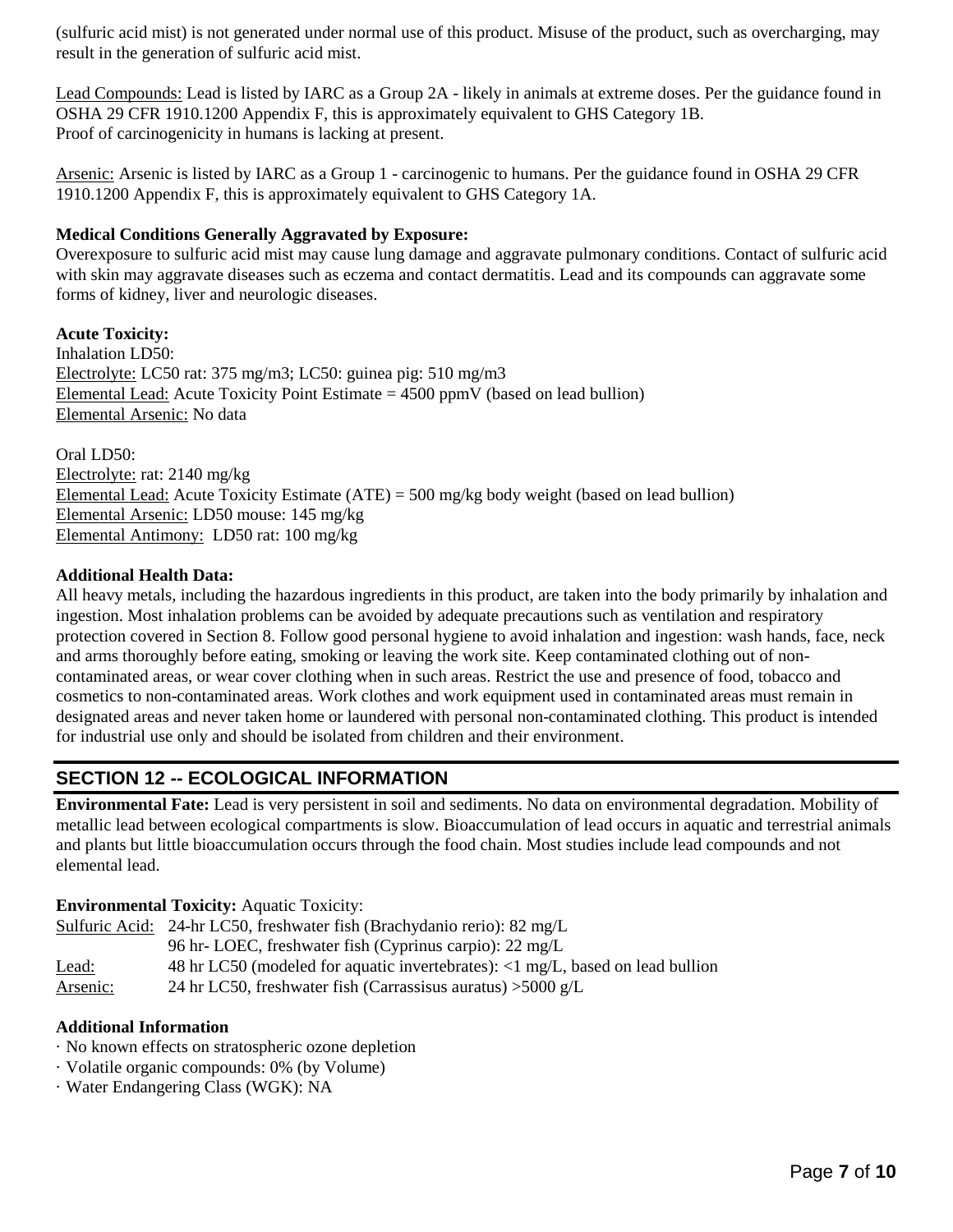## **SECTION 13 -- DISPOSAL CONSIDERATION**

**Spent Batteries:** Send to secondary lead smelter for recycling. Spent lead-acid batteries are not regulated as hazardous waste when the requirements of 40 CFR Section 266.80 are met. Spilled sulfuric acid is a characteristic hazardous waste; EPA hazardous waste number D002 (corrosivity) and D008 (lead).

**Electrolyte:** Place neutralized slurry into sealed acid resistant containers and dispose of as hazardous waste, as applicable. Large water diluted spills, after neutralization and testing, should be managed in accordance with approved local, state, and federal requirements. Consult state environmental agency and/or federal EPA.

Following local, State/Provincial, and Federal/National regulations applicable to end-of-life characteristics will be the responsibility of the end-user.

### **SECTION 14 -- TRANSPORT INFORMATION**

**United States:** The U.S. Department of Transportation (DOT) hazardous materials regulations (49 CFR) applicable to lead acid batteries are specified in 49 CFR 173.159.

**Proper Shipping Name:** Batteries, wet, filled with acid

| <b>Hazard Class:</b>  | 8         |
|-----------------------|-----------|
| <b>ID</b> Number:     | UN2794    |
| <b>Packing Group:</b> | Ш         |
| <b>Labels:</b>        | Corrosive |

49 CFR 173.159(e) Specifies that when transported by highway or rail, electric storage batteries containing electrolyte or corrosive battery fluid are not subject to any other requirements of this subchapter, if all of the following are met:

(1) No other hazardous materials may be transported in the same vehicle;

(2) The batteries must be loaded or braced so as to prevent damage and short circuits in transit;

(3) Any other material loaded in the same vehicle must be blocked, braced, or otherwise secured to prevent contact with or damage to the batteries; and

(4) The transport vehicle may not carry material shipped by any person other than the shipper of the batteries.

If any of the above-referenced requirements are not met, the batteries must be shipped as fully-regulated Class 8 Corrosive hazardous materials.

#### **IATA Dangerous Goods Regulations (DGR):**

| The shipping information is as follows:                |                                                                  |
|--------------------------------------------------------|------------------------------------------------------------------|
| Proper Shipping Name: Batteries, wet, filled with acid |                                                                  |
| Packing Group:                                         | N/A                                                              |
| Hazardous Class:                                       |                                                                  |
| Label/Placard Required:                                | Corrosive                                                        |
| UN Identification:                                     | <b>UN2794</b>                                                    |
| Reference                                              | IATA Packing Instruction 870 (IATA DGR 56 <sup>th</sup> Edition) |

#### **IMDG Code:**

The shipping information is as follows: Proper Shipping Name: Batteries, wet, filled with acid Packing Group: N/A Hazardous Class: 8 Label/Placard Required: Corrosive UN Identification: UN2794 Reference IMDG Code Packing Instruction P801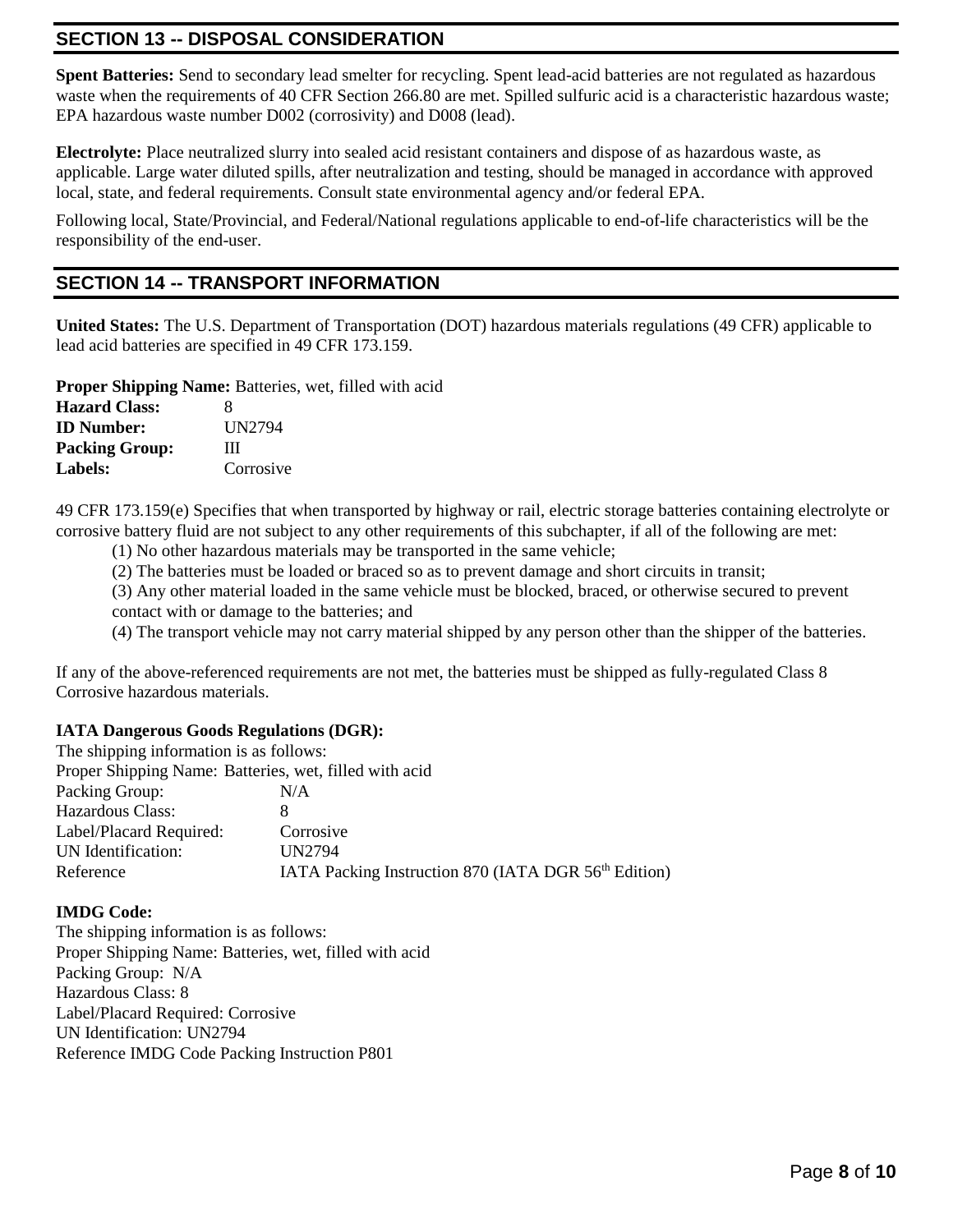## **SECTION 15 -- REGULATORY INFORMATION**

#### **UNITED STATES FEDERAL REGULATIONS: EPCRA Sections 302, 304, 311 & 312**

Industrial lead-acid batteries, such as those used in forklifts, do **NOT** meet the OSHA definition of an "article" (US EPA, Oct. 1998). Therefore, the lead and acid that compose these batteries must be included when determining the various thresholds for these EPCRA section regulations. The acid in lead-acid batteries is **Sulfuric Acid**, which is an Extremely Hazardous Substance (EHS). The following table outlines the applicable EPCRA Sections and their respective thresholds for **Sulfuric Acid**:

| <b>EPCRA Sections – Sulfuric Acid</b>                     | <b>Thresholds</b>     |
|-----------------------------------------------------------|-----------------------|
| 302 - Emergency Planning Notification                     | TPQ $\geq$ 1,000 lbs. |
| 304 - Emergency Release Notification                      | $RQ \ge 1,000$ lbs.   |
| 311 - MSDS Reporting                                      | *TPQ $\geq$ 500 lbs.  |
| 312 - Chemical Inventory Reporting ( <i>i.e.</i> Tier II) | *TPQ $\geq$ 500 lbs.  |

## **\*The reporting threshold for Sulfuric Acid is ≥ the designated TPQ or 500 lbs, whichever is less.**

The lead used in lead-acid batteries does not qualify for any OSHA or EPCRA exemptions. Lead is not an EHS, and the following table outlines the applicable EPCRA Sections and their respective thresholds for **Lead**:

| <b>EPCRA Sections - Lead</b>                      | <b>Thresholds</b>  |
|---------------------------------------------------|--------------------|
| 311 - MSDS Reporting                              | $\geq$ 10,000 lbs. |
| 312 - Chemical Inventory Reporting (i.e. Tier II) | $\geq 10,000$ lbs. |

## **EPCRA Section 313**

The reporting of lead and sulfuric acid (and their releases) in lead-acid batteries used in cars, trucks, most cranes, forklifts, locomotive engines, and aircraft for the purposes of EPCRA Section 313 is not required. Lead-acid batteries used for these purposes are exempt for Section 313 reporting per the "Motor Vehicle Exemption." See page B-22 of the *U.S. EPA Guidance Document for Lead and Lead Compound Reporting under EPCRA Section 313* for additional information of this exemption.

Supplier Notification: This product contains toxic chemicals that may be reportable under EPCRA Section 313 Toxic Chemical Release Inventory (Form R) requirements. For a manufacturing facility under SIC codes 20 through 39, the following information is provided to enable you to complete the required reports:

| <b>Toxic Chemical</b>        | CAS Number | Approximate % by Weight |
|------------------------------|------------|-------------------------|
| Lead                         | 7439-92-1  | 73                      |
| Sulfuric Acid/Water Solution | 7664-93-9  | 25                      |
| Antimony                     | 7440-36-0  |                         |
| Arsenic                      | 7440-38-2  | <2.0                    |
| Tin                          | 7440-31-5  |                         |
|                              |            |                         |